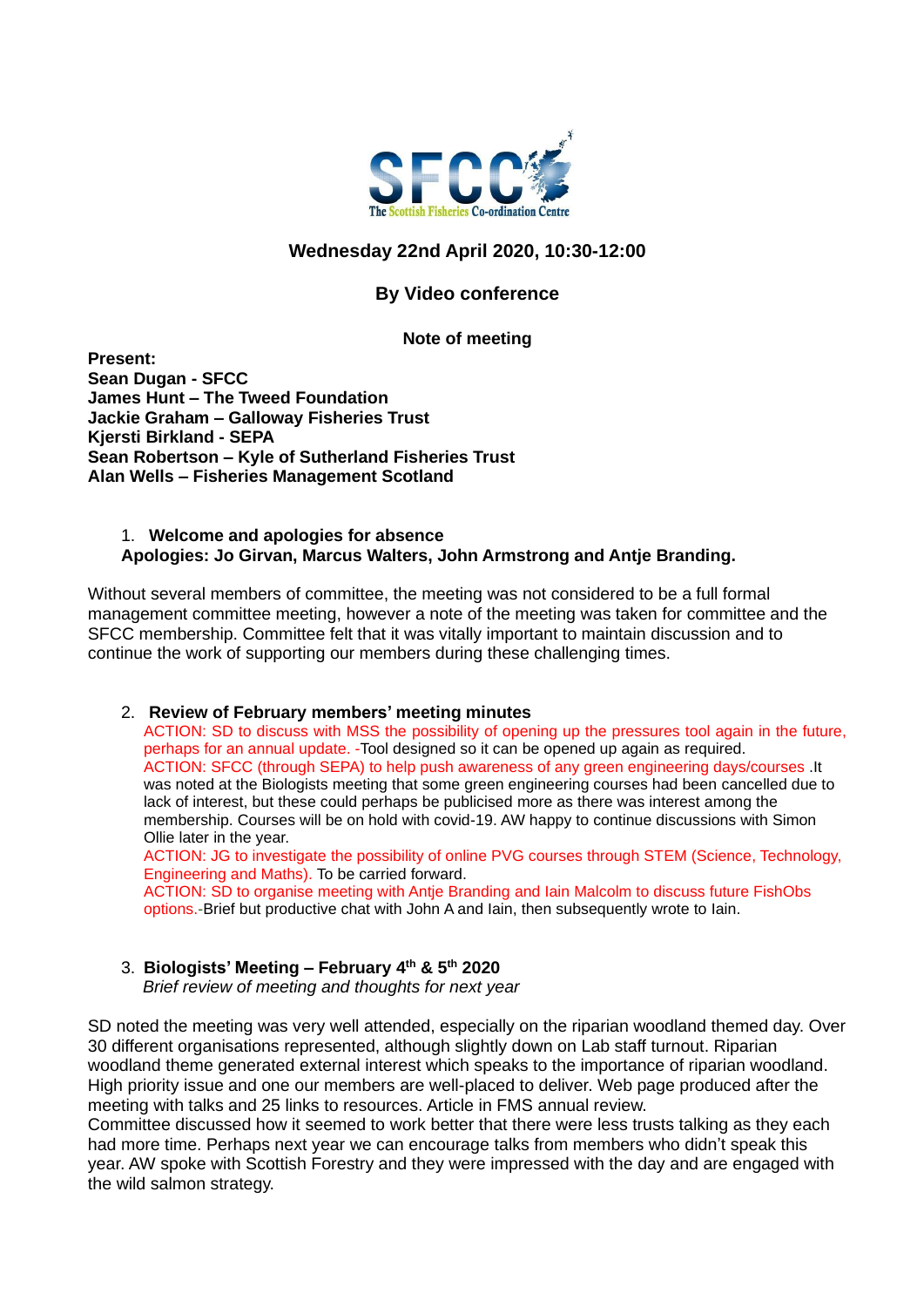SD noted that planning of the sessions could do with some fresh eyes perhaps two or three committee members could take ownership of organising a session each, or we could have a regional themed approach.

ACTION: Members of management committee to bring forward a theme of their choice to organise for next year's biologists' meeting.

## 4. **Covid-19 and review of SFCC Objectives for 2020**

SD welcomed a general discussion on the impacts of CV-19 on SFCC and SFCC members, then specifically on the SFCC objectives planning document circulated in advance of the meeting. The profound impact of CV-19 on SFCC members was acknowledged.

Committee discussed how CV-19 has resulted in cancellation of electrofishing courses at Inverness. SRUC Barony have not yet announced cancellation but are likely to. JH noted that this could provide an opportunity to look at an online refresher for team leader electrofishing. Brian Davidson has been working on an online refresher for bailiff training, perhaps the same software could be used. JG noted that electrofishing courses have been run in September and October in the past, and this may also be an option if restrictions are lifted in enough time.

Committee then discussed the proposed long-term objective of fully integrating SFCC's website with Fisheries Management Scotland. FMS' website has much higher traffic and the majority of key content has already been replicated from SFCC onto the FMS website. SFCC website rarely has new material added and it is onerous for SD to maintain and update both the FMS website and also the SFCC website. Some of committee felt strongly that the SFCC website should remain separate, as if FMS and SFCC become too heavily integrated members may feel they are paying two subscriptions for the same thing.

JH raised the broader question of how to raise the profile of SFCC and communicate with the membership in the longer-term. For example, although SFCC contributed content to the FMS annual review, the profile and any reference to the brand of SFCC was minimal.

Regarding websites, routing everything through one channel may make it easier for SFCC/FMS members. AW noted that the two websites are not fully integrated at present. Initially, the SFCC brand was important to keep distinct when SFCC and FMS initially came together. However, integration of the websites is a big decision, and perhaps needs to be canvassed around members. A mock-up of what it might look like could be useful to illustrate possibilities.

It was also noted that if the SFCC website is to be kept distinct there is room for improvement, but it is a big job to make sure both websites are coherent and linked.

ACTION: SD to circulate a table setting out potential options for integrating both websites including pros and cons for each option.

## 5. **Finances**

#### *a. Year-end financial report*

SFCC's bank balance appears low. However, this is because of the pressures mapping payments to boards and trusts. Maritime and Fisheries Fund payment is imminent to recover this, and without pressure tool payments our bank balance would be healthy. Angling Diary export invoice (£500) is void as the work has not been completed.

FMS/SFCC now have a new automated accounting system which will make reporting much easier.

## *b. 2020-21 SFCC budget*

The committee discussed potential implications for subscriptions in light of Covid-19 and how the membership will be feeling financial pressure. SD noted that SFCC has healthy reserves which